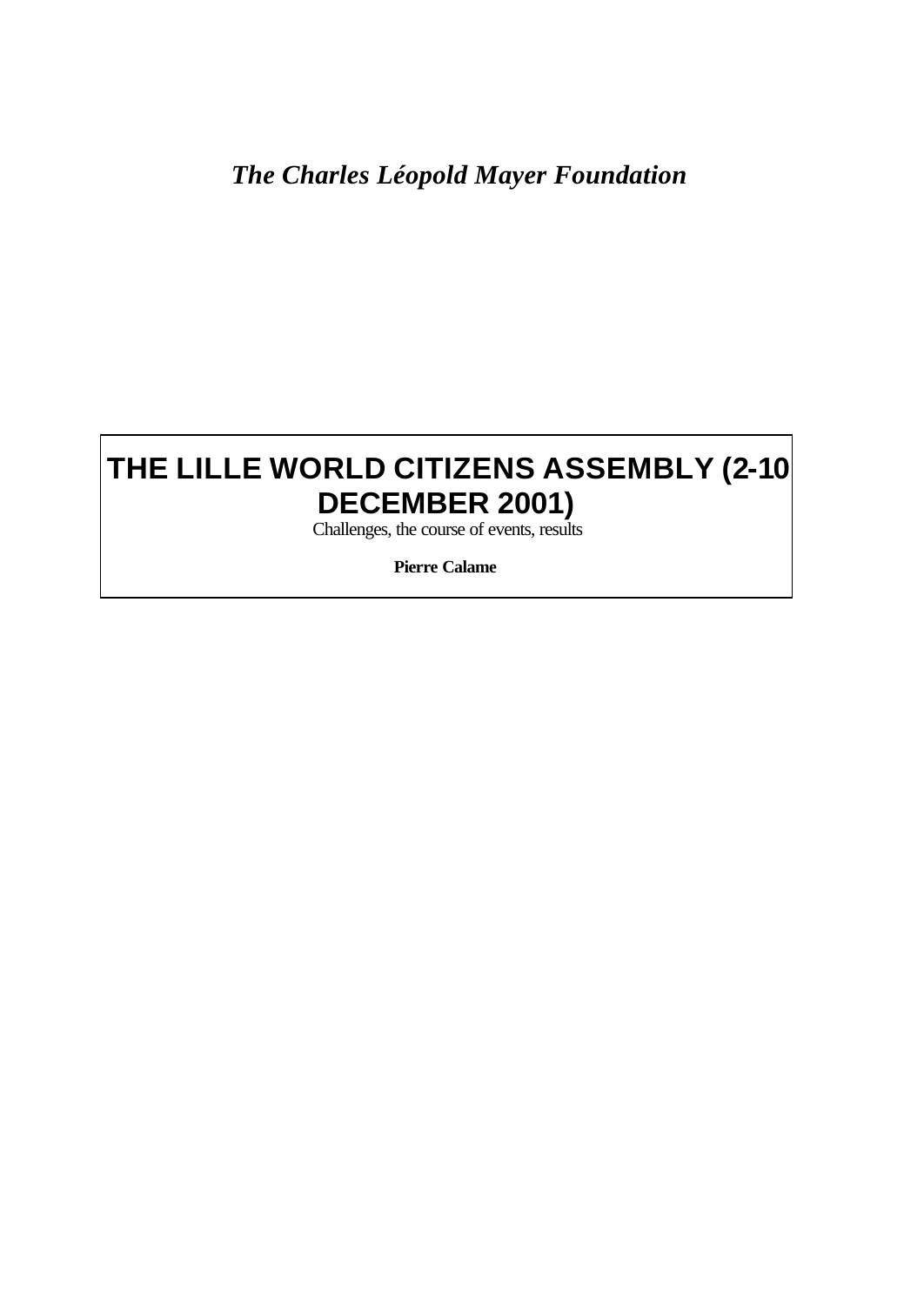# 1) Preparing for unavoidable transformations in a democratic manner

From the issue of the control of scientific innovation to the organisation of trade and financial relations, from terrorism to climate change, from poverty to AIDS: more and more people, probably the majority of the world's population, have become conscious that the interdependencies between societies and with the biosphere won't be properly shaped by the continual expansion of markets and that current models for development are ineffective.

During the  $21<sup>st</sup>$  century our thought systems and the regulation of economic, political and social relations will undergo deep transformations.

The world is not a piece of merchandise. Another globalisation than that of markets is necessary and possible. Transformations are urgent but the question of how to go about designing alternatives in a democratic fashion remains unanswered. The Alliance for a Responsible, Plural and United World, an international movement of citizens of different nations, is focused on addressing this challenge.

#### 2) Reflecting all of global society's diversity

The major challenge consists in representing the three dimensions of global society's diversity: the diversity of the world's regions, the diversity of social and professional milieus and the diversity of issues at stake. The work of the Alliance was organised around each of these diversities so as to build networks of exchange and reflection and so as to define future prospects.

#### 3) Prefiguring a planetary parliament

Through its participants and its methods, this World Assembly has prefigured a Planetary Parliament where all those of different socio-professional milieus and of different regions of the world, concerned about building the future in a peaceful manner, would be represented. It brought together 400 participants that, between them all, reflected the diversity of world society. Thus, Asia, and in particular China and India, represented the largest groups of participants, and all the regions of the world were represented in an equitable manner. Thus, twenty-five different socio-professional milieus, fishermen and farmers, union leaders and CEOs, scientists and academics, women and young people, local elected officials and international civil servants, army officials and legal professions were all represented.

The World Assembly showed that it was both technically and humanly possible to find people from each region of the world and from each milieu that were representative of their society, open to dialogue and conscious of their own responsibilities. Each participant carried with them a particular set of ideas, experiences and perspectives.

4) Designing an agenda for the Assembly based on the concerns of the participants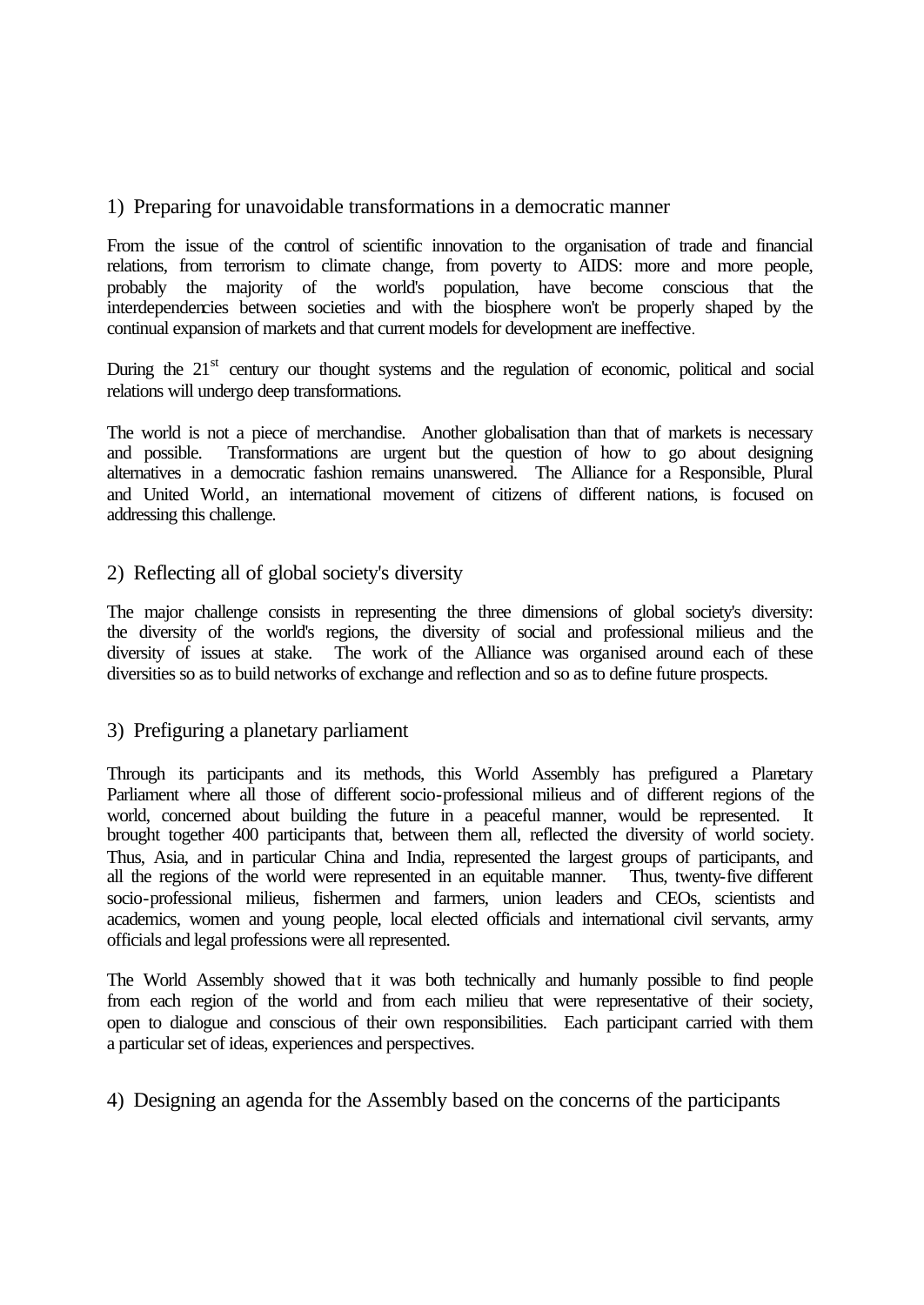The World Assembly wasn't a typical international conference with themes and speakers fixed in advance. On the contrary, it was necessary to allow discussion between participants to occur without constraints so that the priorities for world change could freely emerge from within the confluence of individuals' shared concerns. This is why each participant committed him/herself to participating continually during the eight days of an assembly that unfolded in three phases: a first phase brought together social or professional milieus, a second was theme-based, a third was based on regions.

# 5) Identifying the concerns of different milieus and discovering common priorities

In the Assembly's first phase the participants met in 20 "collegial" workshops that grouped together individuals from different continents belonging to the same social and professional milieu. This first phase involved identifying what, according to each milieu, were the priorities for change for the next decades. When the various conclusions were assembled three essential lessons emerged.

The first lesson was that dialogue is possible and rich between people that belong to the same milieu but that live in completely different contexts. Together, they manage to define the same common priorities.

The second lesson was that when we compare the priorities of the different milieus we observe a great deal of common traits: beyond traditional differences there is undoubtedly a world society that is trying to define itself and whose concerns vis-à-vis the future are comparable. Seventeen common challenges could thus be identified.

The third lesson was that the issues and transformations most often referred to were those that concerned, on the one hand, ethics and thought systems, and on the other, governance and regulatory systems. Humanity has evolved quickly over the last fifty years, under the influence of rapid scientific, technical and economic transformations. Modes of thinking and regulations haven't kept up with these transformations. Reducing this gap is a shared necessity.

# 6) Designing together a Human Responsibilities Charter: the Lille Charter

Each socio-professional milieu also debated the necessity and nature of a third ethical pillar for the international community, alongside the United Nations Charter and the Universal Human Rights Declaration that, drafted at the wake of the Second World War, remain the only ethical and political references accepted by the majority of the world's nations. The work of the Assembly has demonstrated a remarkable convergence of viewpoints around the idea of the need for a third pillar that would this time underline Human Responsibilities and that, during the  $21<sup>st</sup>$ century, would serve as a reference in the drafting of international law and as a guide of conduct for each social and professional milieu and for each of the world's peoples.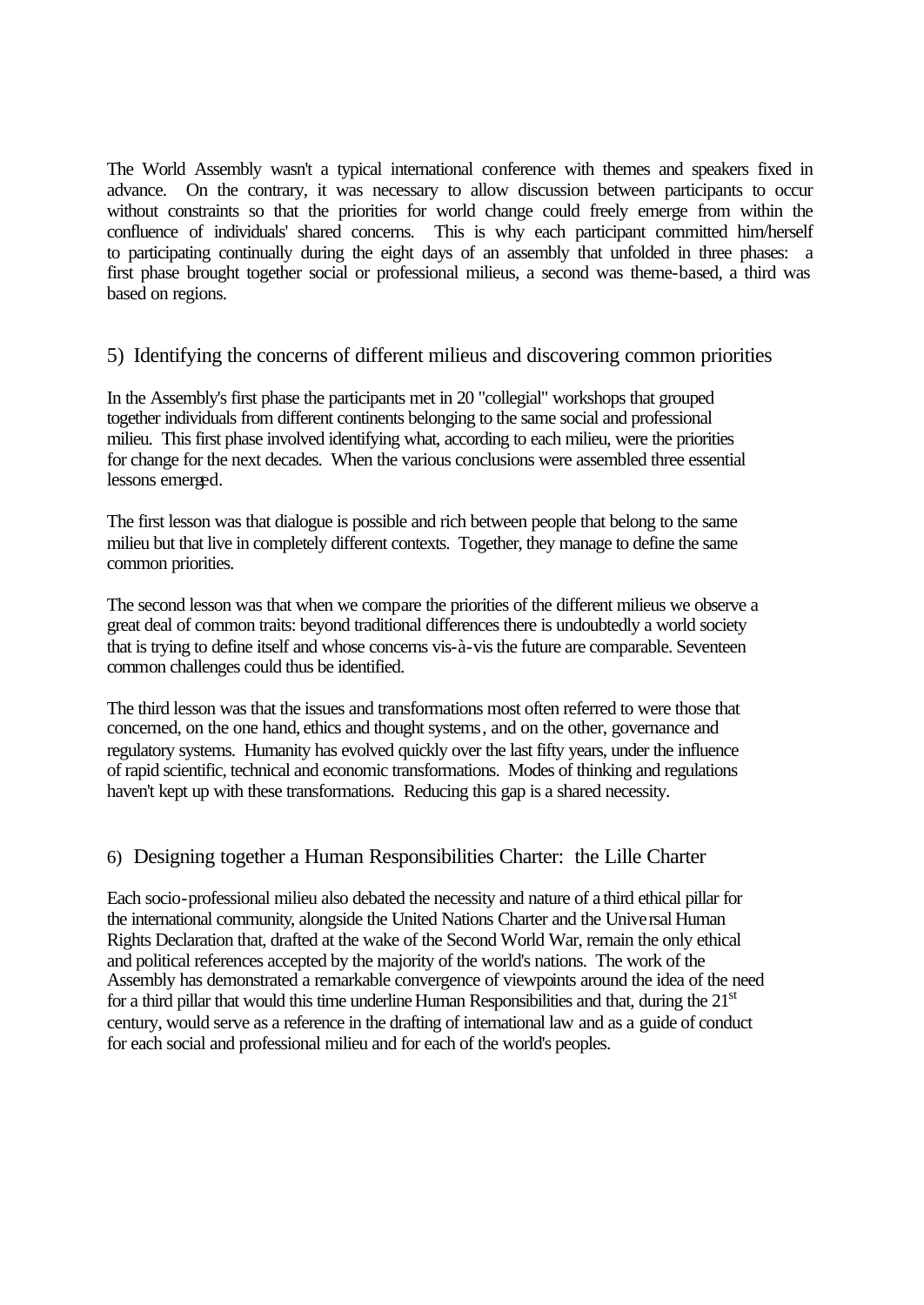The discussions that took place within each milieu and then between milieus led to a Charter project that was presented at Lille during the closing ceremony. In view of the increasingly massive impact of humanity on the biosphere as well as the irreversible interdependence that exists between human societies, the issue of responsibility, both individual and collective, has new implications. Responsibility exists because choices exist and because we must deal simultaneously with issues that are too often disassociated: immaterial development and material development, peace and justice, the progress of individual forms of knowledge and of the spirit of co-operation, the demand for the recognition of one's own dignity and the dignity of others, economic development and the respect of ecological equilibrium.

# 7) The broad outline of a strategy for common challenges

During the Assembly's second phase, participants met in workshops to work on the seventeen common challenges identified at the end of the preceding phase. For each of these, a workshop of twenty individuals, comprising people from different milieus, set about designing the summary of a strategy.

This reflection has been nourished by an international reflection conducted within the Alliance since 1994 that saw the drafting of sixty proposal booklets covering the various fields of human activity. The convergence that can be observed between these proposal booklets and the forms of strategy identified during the World Citizens Assembly is remarkable. The proposals that have emerged from the Alliance's work and those that emerged during the Assembly can be grouped into seven chapters that comprise the summary of a strategy for change for the  $21<sup>st</sup>$  century.

- Chap. 1 Promoting a set of ethics for responsibility, peace, tolerance and pluralism; translating these ethics into acts within each milieu
- Chap. 2 Changing our outlook on the planet and promoting an education for all that will equip people and societies for confronting the challenges of the  $21<sup>st</sup>$  century; designing, as a service for all society, tools of understanding of the world in all its wealth and complexity
- Chap. 3 Devising a new approach to the economy that is favourable to all of society and the preservation of the biosphere
- Chap.4 Establishing at every level, from the local to the global, a legitimate governance that is both democratic and efficient
- Chap.5 Anchoring international structuration in various socio-professional milieus and organised social forces that are conscious of their responsibilities; establishing partnerships between organisations and public authorities where roles are clearly defined.
- Chap. 6 Bringing a balance to governance mechanisms that is favourable to the weakest social groups or countries and that thus allows them to participate in world affairs, benefit from real rights and be in a position to fully vindicate these rights, and be full-fledged citizens.
- Chap. 7 Confronted with the new challenges that face humanity, in particular those that concern the protection and the management of the biosphere, creating new public regulations and resisting the domination of commercial relations.

For each chapter several hundred concrete proposals were presented and debated either in the proposal booklets or during the Assembly.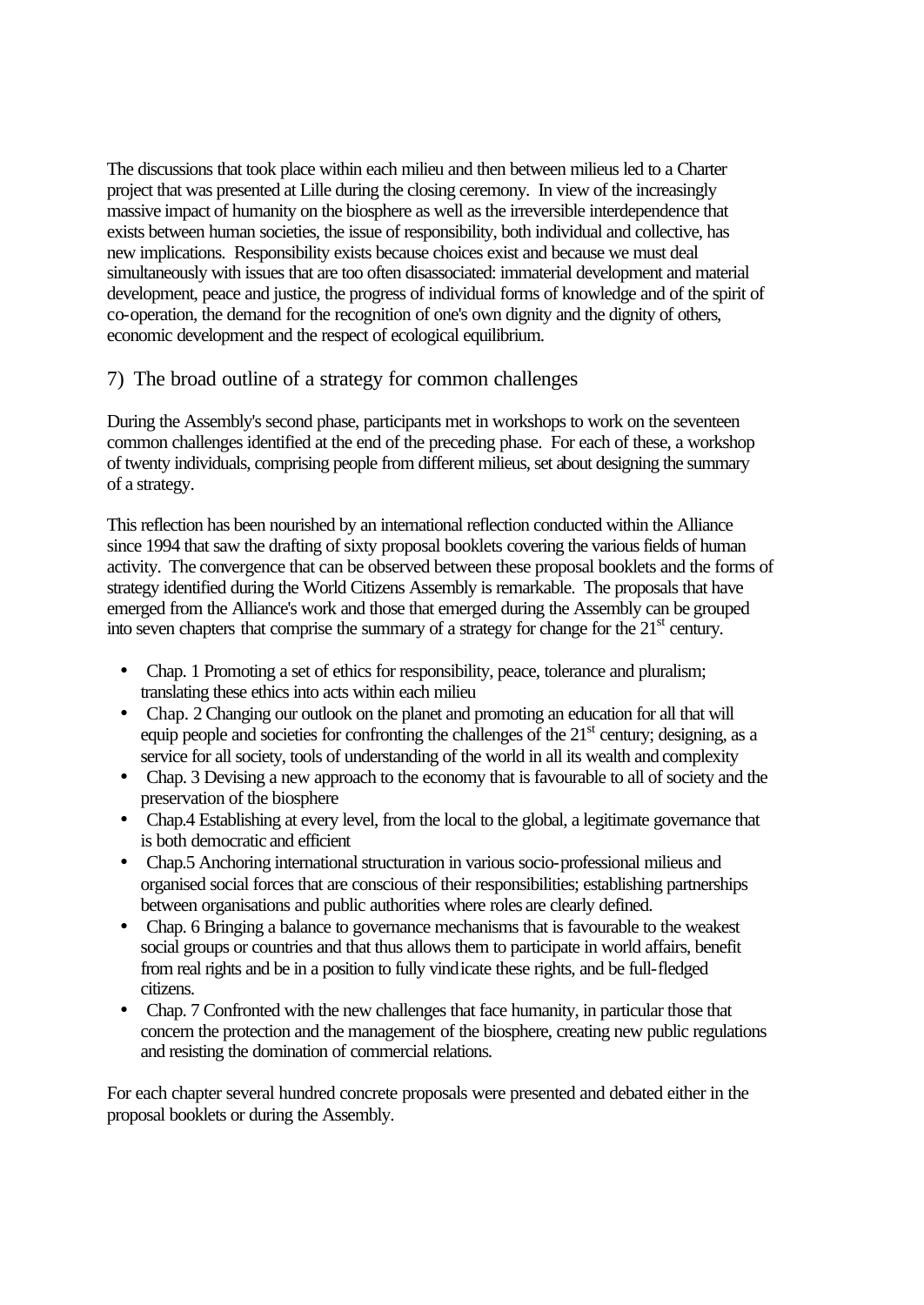8) Initiating a reflection on the implementation of these strategies in each region of the world

The third phase of the Assembly was also carried out within workshops that were now based on world regions. Here as well we noted the desire and possibility of genuine dialogue and observed as time progressed the birth of networks and projects for common work and actions, from the building of an international network of schools of peace to a new dialogue between African societies and Persian-speaking peoples set apart by history and borders. These innumerable contacts will be one of the starting points for the acts that grow out of the Assembly.

9) Consolidating the ties between the local approach and the global approach; rooting this process in the society of Nord Pas de Calais

There isn't on the one hand a global reality and on the other a local reality. On the contrary, each local situation is deeply modified by what is happening on the global level and, inversely, global reality is nothing more than a combination of events that are each rooted in a territory or culture. This is why the regional society of the Nord Pas de Calais was deeply involved in the preparation of the World Citizens Assembly.

Thirteen regional colleges incorporating unemployed individuals as well as CEOs, neighbourhood residents as well as farmers, interreligions groups as well as academics, came together in order to bring their own reflections and perspectives to the World Assembly. Representatives from each of these milieus participated in the Assembly and the outlook that this regional society provided was confronted with the outlooks emanating from other regions of the world. The dialogue, first between the various milieus of regional society, then between the Nord Region and the rest of the world, turned out to be not only possible but rich. Following this exchange, each milieu is now drafting its own proposal notebook. All of the results of their work will soon be published.

In the wake of the Assembly, this reflection will incorporate a strategy for building a vision of the future that has been sketched at the world level. The Regional Council of the Nord Pas de Calais' support for the holding of this Assembly highlighted the link between the promotion of active citizenship at the local level and the globalisation of citizenship. This link can only grow more important in the years to come.

# 10) Inventing together what will emerge in the wake of the Assembly

The Assembly assigned itself extremely ambitious goals: reflecting the world's diversity, inventing the necessary methods for building dialogue and a collective reflection, designing the summary of a strategy for change for the  $21<sup>st</sup>$  century, proposing a plan for a Human Responsibilities Charter. All of these different goals have been attained.